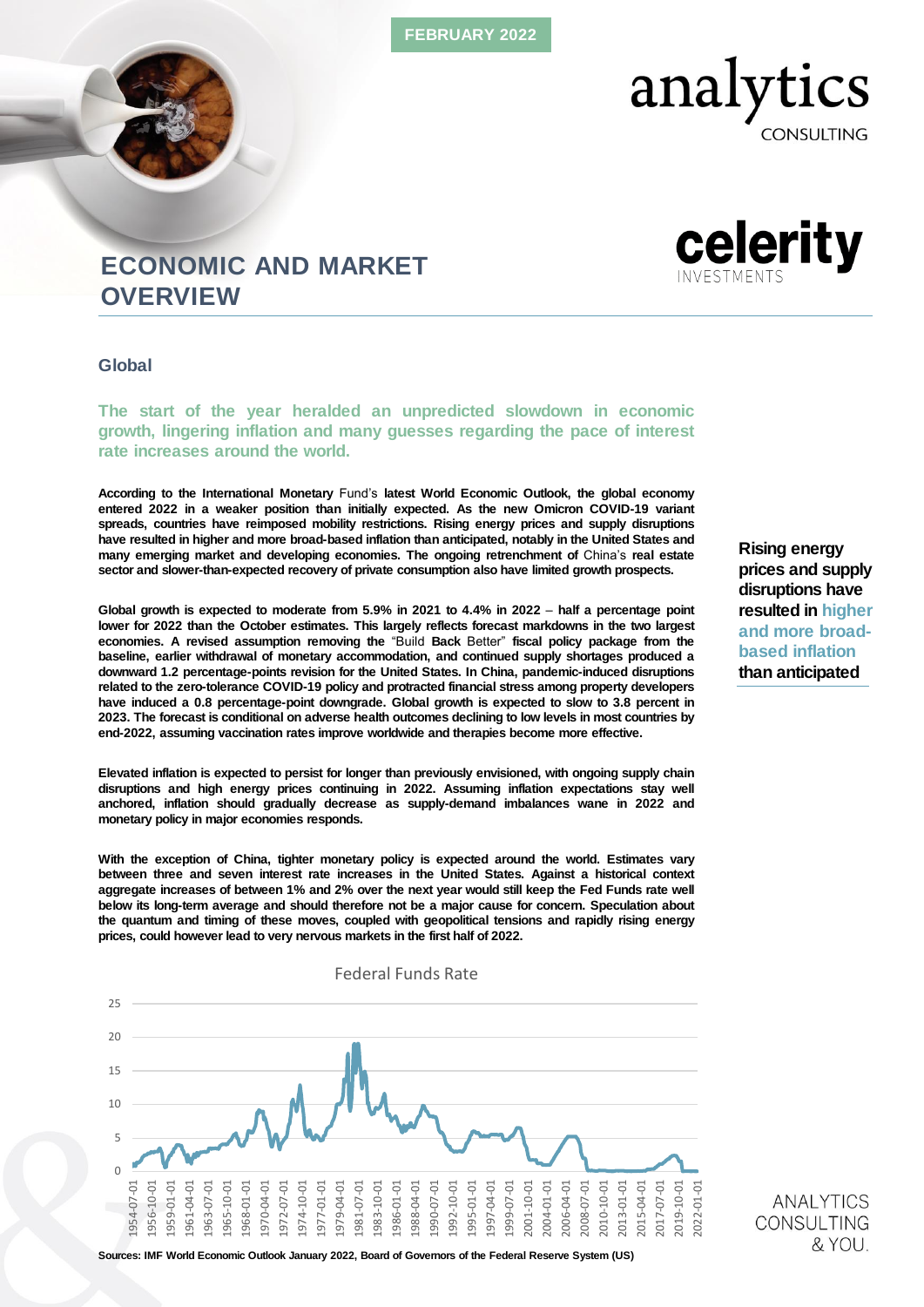South Africa

### The South African Reserve Bank's Monetary Policy Committee (MPC) decided to increase the repurchase rate by 0.25%, taking it to 4%.

This move was broadly expected as it matched the guidance given by the Governor of the Reserve Bank in previous Monetary Policy Committee (MPC) statements. In their latest statement the MPC noted that South Africa's economy rebounded strongly from the pandemic in 2021, but going forward the growth rate will, like global growth, slow and remain subject to various risks.

Laurium Capital reported that the meeting statement was seen as relatively dovish, particularly when compared to Fed communication at their January meeting that was interpreted as decidedly hawkish. Of the five MPC members, four voted for a 0.25% increase, and one member voted to keep rates unchanged, with the Governor confirming that no discussion of a 50bps hike took place (in contrast to some of the more hawkish market expectations leading into the meeting). The statement also confirmed that the Committee believes that a gradual rise in the repo rate will be sufficient to keep inflation expectations well anchored - implying a measured approach to the hiking cycle. December CPI printed at 5.9%, very close to the upper end of the SARB's 3-6% target range, but is anticipated to moderate back towards the 4.5% mid-point by year end (with elevated oil prices presenting an upside risk to forecasts).

They further said that, although policy settings in advanced economies remain accommodative, higher global inflation is likely to accelerate normalisation of interest rates and balance sheet reductions by major central banks. It is less certain how far the normalisation process will go and the exact timing, and this uncertainty continues to cause financial market turmoil and capital flow volatility. Risk aversion in financial markets has increased. Economies that failed to take advantage of better global conditions or to reduce large macroeconomic imbalances remain vulnerable.

South Africa's better than expected tax windfalls (mainly from higher tax receipts from mining companies), our access to low interest loans from various global and regional financial entities, and a current account surplus were all factors that added to the recovery post the strict economic lockdowns in 2020. These favourable conditions will, however, not last into perpetuity and will not continue to balance political uncertainty, continued corruption and Eskom's struggle to keep the lights on.

Lastly: the rising price of oil has filtered into the fuel price as it increased to over R20 per liter at pumps in Gauteng. This will add upwards pressure to inflation. The graph below shows headline inflation compared to inflation excluding the effect of fuel prices. When the orange line is below the blue line fuel contributes to inflationary pressures – a situation we now find ourselves in:



… the growth rate will, like global growth, slow and remain subject to various risks.

> **ANALYTICS CONSULTING** & YOU.

Source: StatsSA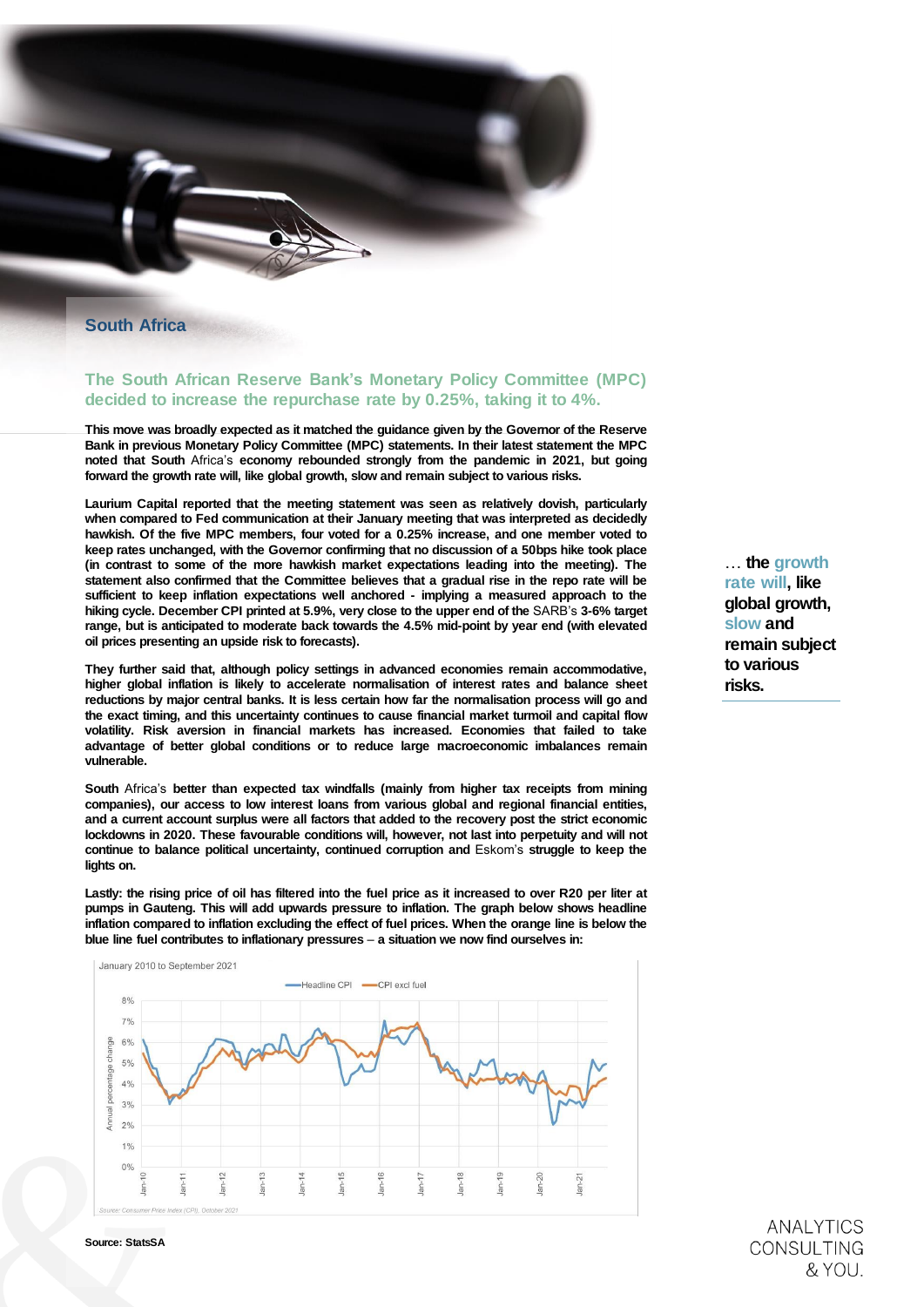#### Market Performance

The South African equity market started the year on a positive note as the FTSE/JSE All Share Index gained almost 1%, outperforming their global developed and emerging market counterparts by a wide margin, courtesy of strong performance from Sasol (+33%), BTI (+13%) and MTN (+12%). This was in stark contrast with global markets as the MSCI All Country World Index shed almost 5% (in US dollars) in January.

Local bonds added 0.8% for the month and still offer yields several percentage points above inflation. Property securities gave up some of the gains of the 4<sup>th</sup> quarter of 2021 as they retreated by around 3% during the month.

The rand strengthened against most of the major currencies. Interestingly enough, over the last 5 years, it has only depreciated by just over 3% per annum (versus the US dollar, Pound Sterling and the euro) which is not far off the interest rate and inflation rate differentials between South Africa and developed markets. It either implies that investors were not necessarily rewarded for the political risk that is associated with many emerging market currencies, or that the political risk in South Africa is overestimated by investors.

The oil price continued to rise during January (+17%) while gold pulled back by a little under 2%. Around the world the sharply rising cost of energy (oil, gas and paraffin among others) is likely to cause discontent among consumers with many developed market governments stepping in to soften the blow. In the United Kingdom energy bills are predicted to rise by over 50% in April this year. Analysts at Bank of America Merrill Lynch estimate similar increases in Europe. Although not quite of the same quantum, South Africans are faced with a similar dilemma as Eskom is proposing electricity tariff increases of over 20% to the National Energy Regulator (NERSA) which is significantly beyond the current inflation rate. Geopolitical tensions in Eastern Europe and the Middle East will add to concerns about oil and gas supply and investors in these commodities are in for a rocky ride.

| In the United       |  |  |  |
|---------------------|--|--|--|
| Kingdom energy      |  |  |  |
| bills are predicted |  |  |  |
| to rise by over     |  |  |  |
| $50\%$              |  |  |  |

| <b>MARKET INDICES 1</b><br>(All returns in Rand)      | <b>31 January 2022</b> |           |                        |
|-------------------------------------------------------|------------------------|-----------|------------------------|
|                                                       | 3 months               | 12 months | $5$ years <sup>2</sup> |
| SA equities (JSE All Share Index)                     | 10.4%                  | 23.9%     | 10.6%                  |
| SA property (S&P SA Reit Index)                       | 8.8%                   | 40.7%     | $-6.4%$                |
| SA bonds (SA All Bond Index)                          | 4.3%                   | 8.5%      | 8.9%                   |
| SA cash (STeFI)                                       | 1.0%                   | 3.8%      | 6.2%                   |
| Global developed equities (MSCI World Index)          | $-1.6%$                | 20.3%     | 17.0%                  |
| Emerging market equities (MSCI Emerging Market Index) | $-2.4%$                | $-4.4%$   | 11.7%                  |
| Global bonds (Barclays Global Aggregate)              | $-0.7%$                | $-3.2%$   | 5.6%                   |
| Rand/dollar <sup>3</sup>                              | 1.8%                   | 2.8%      | 2.8%                   |
| Rand/sterling                                         | $-0.4%$                | 0.4%      | 4.1%                   |
| Rand/euro                                             | $-1.4%$                | $-5.2%$   | 3.5%                   |
| Gold Price (USD)                                      | 0.7%                   | $-2.8%$   | 8.2%                   |
| Oil Price (Brent Crude, USD)                          | 8.1%                   | 63.2%     | 10.4%                  |

Source: Factset

2 All performance numbers in excess of 12 months are annualized

A negative number implies fewer rands are being paid per US dollar, so it implies a strengthening of the rand.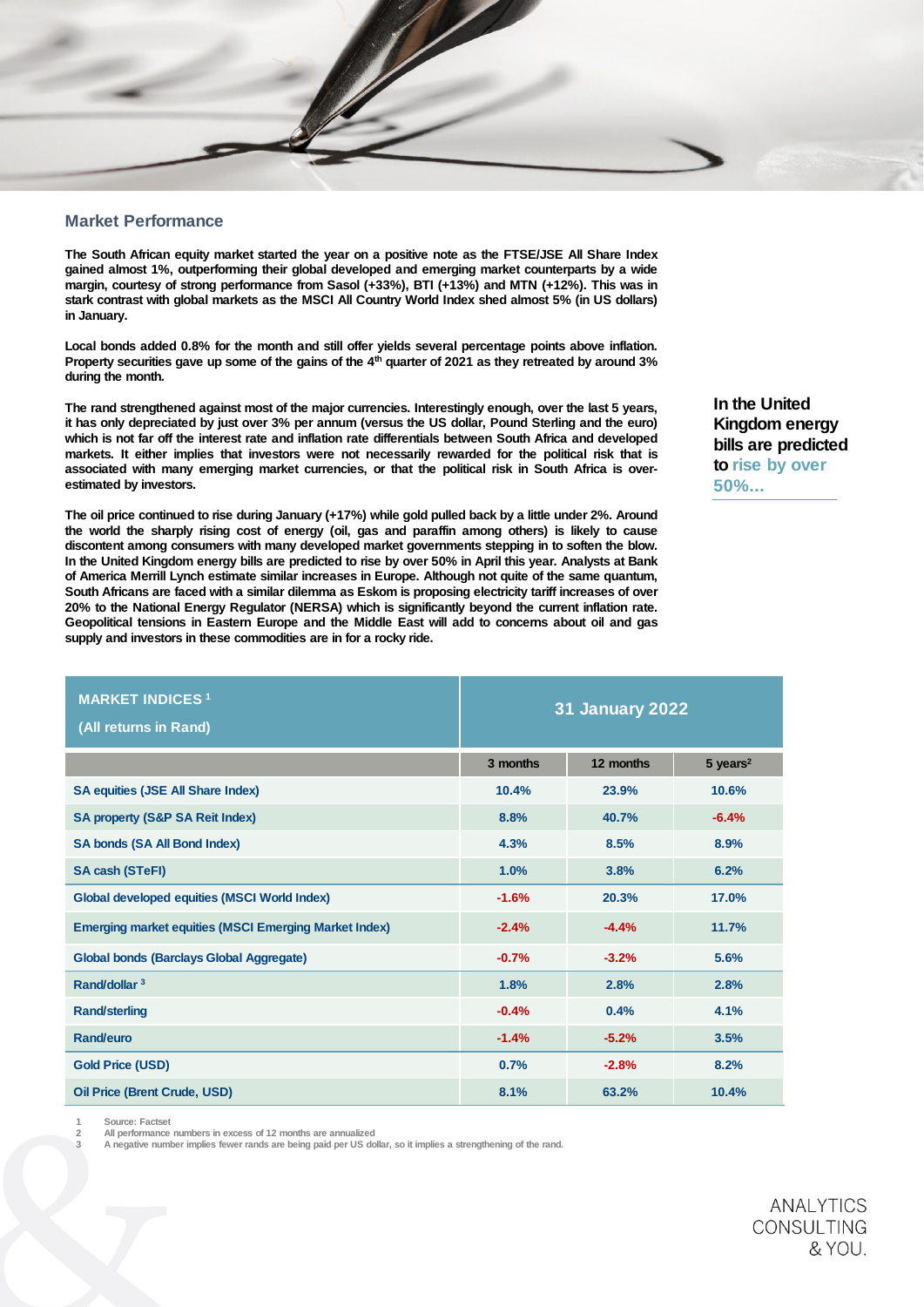#### Commentary – South Africa: a basket case

You'd be forgiven for, after reading the title of this month's commentary, giving a deep sigh and wondering what negative news about South Africa you're about to read. To be honest it was really to get your attention. The basket we're talking about is the one that is used by StatsSA to calculate the monthly change in South Africa's consumer price index.

International standards prescribe that any country's consumer basket, used by statisticians to calculate the monthly change in prices, should be reviewed every five years. StatsSA performed the previous revision in December 2016 so the next revision was due at the end of last year. The two main reasons why any inflation basket needs to be adjusted periodically is that price indices comprise of two main elements: the prices (which are updated monthly) and the composition of a typical consumer's monthly spending on different goods and services (the weight of each price in the basket). In a country like South Africa with its wide divide between poor and rich it is a challenge to construct a basket of goods and services representing the spending patterns of the "average consumer". Someone living on the breadline may well argue that they never have (and never will) spent money on cappuccino sachets or pureed baby food, while a well-to-do citizen may not use bags of maize meal every month. That's the thing about statistics – it reduces data to a useful quantity (in this instance the monthly change in consumer prices) but it implies that some detail is lost in the process.

So what does our inflation basket look like? It has over 400 items across 12 main categories. Food, beverages and tobacco makes up about one quarter and clothing, housing and its contents comprise another 30%. The cost of transport contributes 15% to the basket while education and communication are equally weighted around 2.4% each. The rest of the basket is made up of recreation and culture (about 5%), restaurants and hotels (3.5%) and miscellaneous goods and services (the remaining 15%).

The infographic below shows some of the items that has been added in the latest update, while DVD players, antennas and satellite dishes have left the basket:



It's noteworthy that, even though the change in composition is effective December 2021, the change refers to prices and weights as at the end of 2019. The reason for this is that the economic lockdowns during the COVID-19 pandemic caused irregular spending – for instance very little was channeled to hotels and restaurants while the amount spent on communication increased by multiples.

That's the thing about statistics – it reduces data to a useful quantity

**ANALYTICS CONSULTING** & YOU.